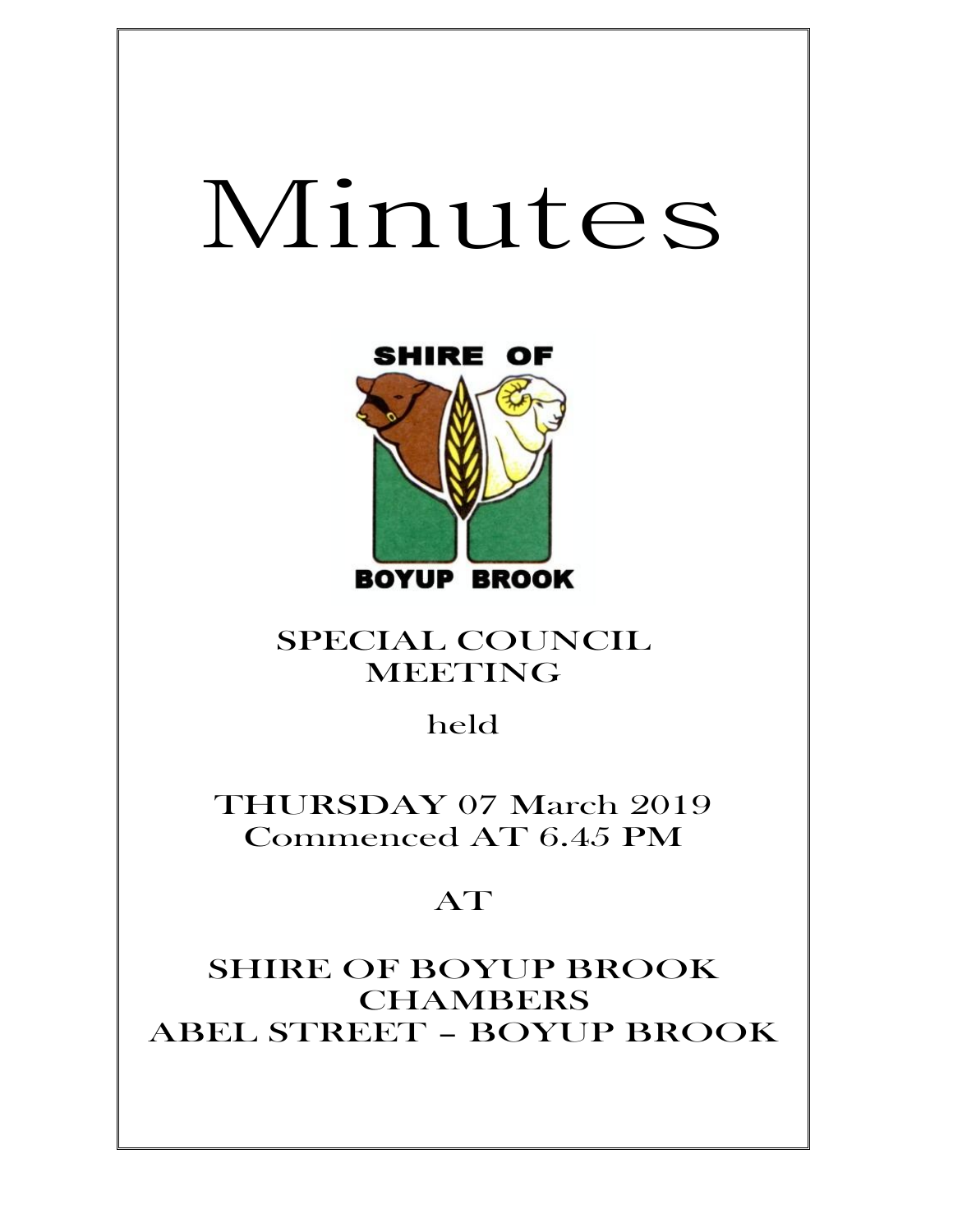$\mathbf 1$ 

# **TABLE OF CONTENTS**

#### RECORD OF ATTENDANCE/APOLOGIES/LEAVE OF ABSENCE PREVIOUSLY

| $\blacktriangle$ |  |  |
|------------------|--|--|
|                  |  |  |
|                  |  |  |
|                  |  |  |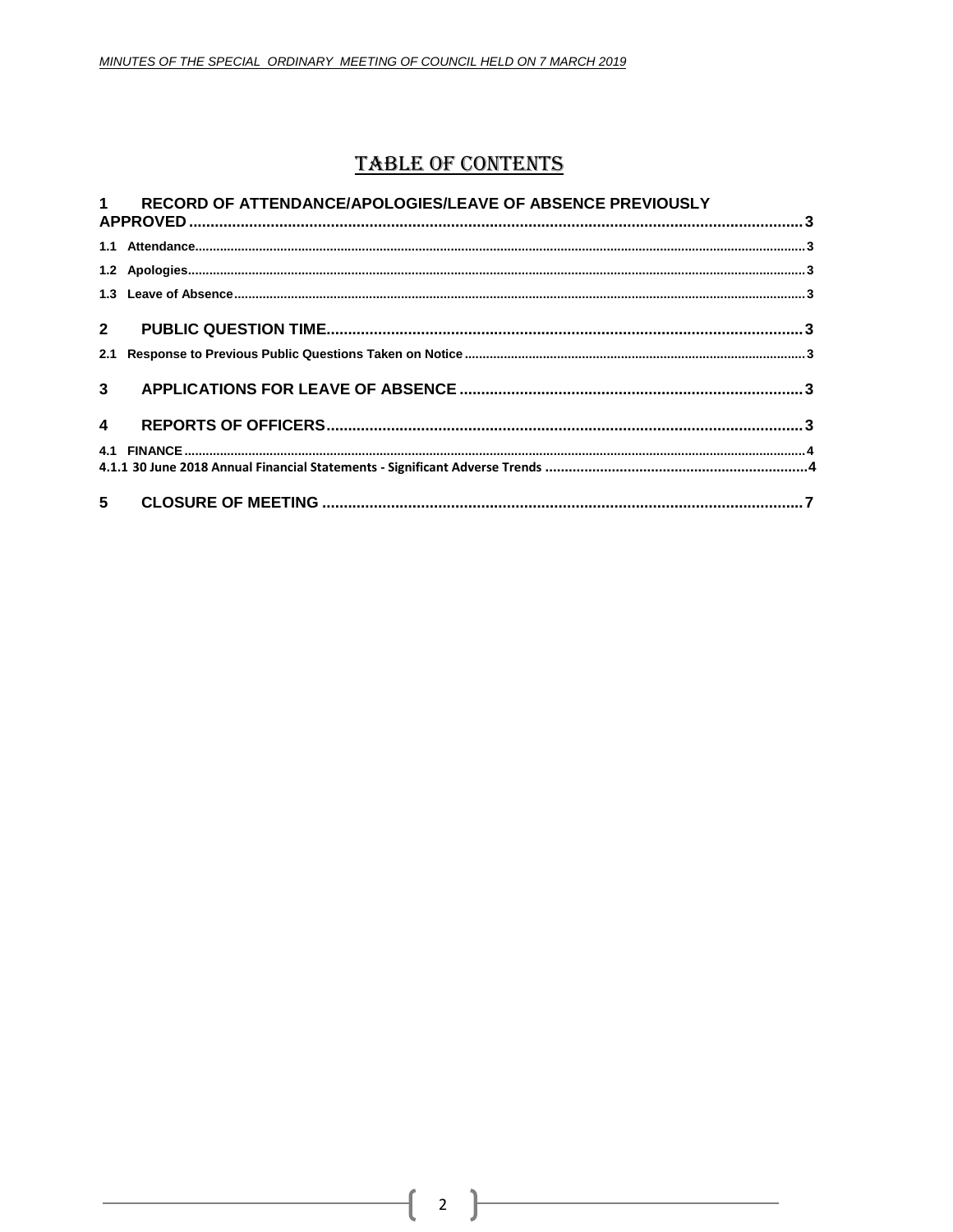# <span id="page-2-0"></span>**1 RECORD OF ATTENDANCE/APOLOGIES/LEAVE OF ABSENCE PREVIOUSLY APPROVED**

### <span id="page-2-1"></span>**1.1 Attendance**

Cr G Aird – Shire President Cr S Alexander Cr P Kaltenrieder Cr Moir Cr T Oversby

STAFF: Mr S Carstairs (Acting Chief Executive Officer) Mrs M Lane (Executive Assistant)

# <span id="page-2-2"></span>**1.2 Apologies**

Cr R Walker Cr E Rear Cr H O'Connell Cr E Muncey

- <span id="page-2-3"></span>**1.3 Leave of Absence**
- <span id="page-2-4"></span>**2 PUBLIC QUESTION TIME**
- <span id="page-2-5"></span>**2.1 Response to Previous Public Questions Taken on Notice**
- <span id="page-2-6"></span>**3 APPLICATIONS FOR LEAVE OF ABSENCE**
- <span id="page-2-7"></span>**4 REPORTS OF OFFICERS**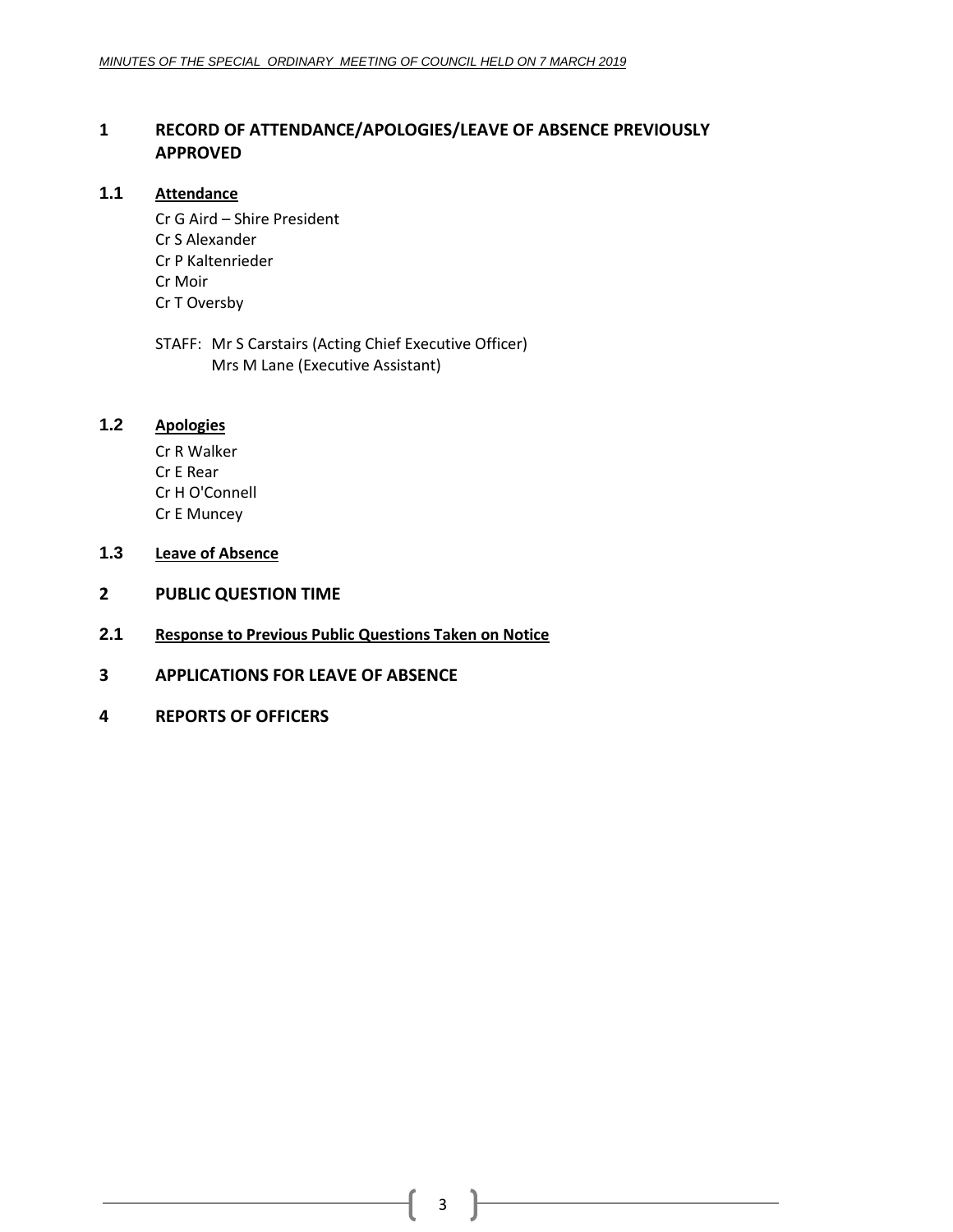#### <span id="page-3-0"></span>**4.1 FINANCE**

#### <span id="page-3-1"></span>**4.1.1 30 June 2018 Annual Financial Statements - Significant Adverse Trends**

| Location:                              | Shire Boyup Brook                                                |
|----------------------------------------|------------------------------------------------------------------|
| <b>Applicant:</b>                      | N/A                                                              |
| File:                                  | FM/09/004                                                        |
| Disclosure of Officer Interest:        | None                                                             |
| Date:                                  | 04 March 2019                                                    |
| Author:<br><b>Authorizing Officer:</b> | Stephen Carstairs (Acting CEO)<br>Stephen Carstairs (Acting CEO) |
| Attachments:                           | Excerpts from the Shire of Boyup<br>Yes:                         |
|                                        | 2018 Audited<br>Financial<br><b>Brook</b><br>30.<br>June         |
|                                        | Statements.                                                      |

#### **SUMMARY**

This report is for Council is to consider significant adverse trends in the 30 June 2018 financial position of the Shire of Boyup Brook, as presented in the audit report of Mr Timothy Partridge (Partner, AMD Chartered Accountants).

 $\Box$ 

#### **BACKGROUND**

In the section *Report on Other Legal and Regulatory Requirements* of his audit report Mr Partridge reported as follows:

*(i) In our opinion, the following matters indicate significant adverse trends in the financial position of the Shire of Boyup Brook:*

*a. Operating surplus ratio as reported in Note 29 of the financial report is below the Department of Local Government, Sport and Cultural Industries (DLGSCI) standard of zero for the last three years (2016: -0.700, 2017: -0.250 and 2018: - 0.390); and*

*b. Asset renewal funding ratio as reported in Note 29 of the financial report is below the Department of Local Government, Sport and Cultural Industries (DLGSCI) standard of 0.6 for the last three years; (2016: 0.220, 2017: 0.220 and 2018: 0.450).*

Section 7.12A. (4) of the Local Government Act 1995 (the Act) requires local governments (LG) to report on matters identified as significant by the auditor and indicate what action the LG has taken or intends to take in respect of the matters.

When meeting with the LG on 13 December 2018 Mr Partridge took up with Council the abovementioned adverse trends.

#### **COMMENT**

That the shire was unable to achieve a zero operating surplus ratio in the past three (3) years (and refer attached Note 28. Financial Ratios - excerpt from the 30 June 2018 Annual Financial Statements) reflects the shire's reliance on non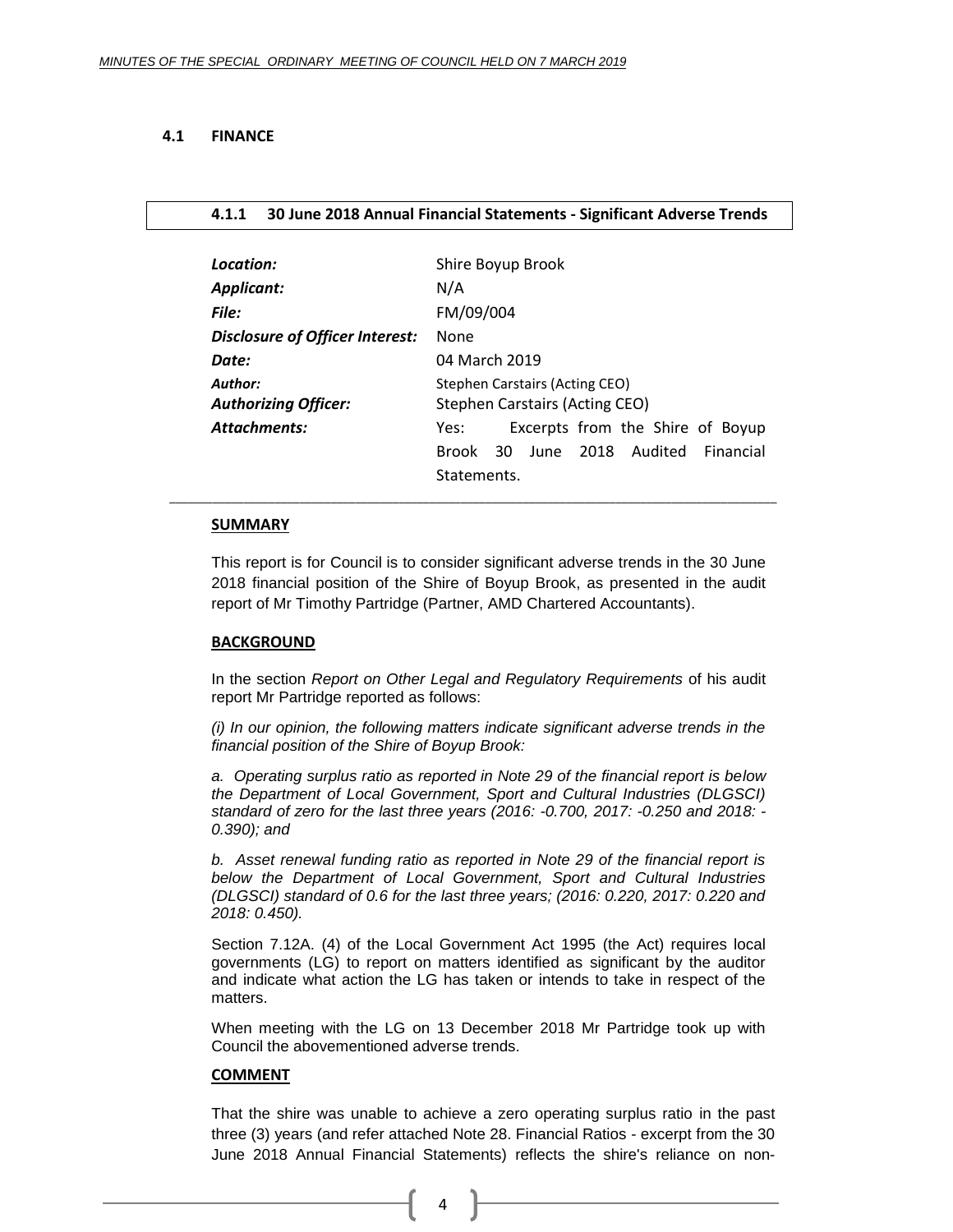operating grants (\$9,476,648 in 2017-18) to offset the shire's increasing annual depreciation expense (\$3,147,290 in 2017-18). The shire's 30 June 2013 Annual Financial Statements reported depreciation expense at \$1,672,787, and this expense has almost doubled in the past 5 years as council has re-valued its assets so as to accord with the Act's re-valuation for fair value regulations. When addressing Council on the matter of its adversely trending operating surplus ratio, Mr Partridge observed that this 'seemingly' reliance by small regional LG on nonoperating grants was the norm rather than the exception, or words to that effect. Without a change in the *status quo* e.g. a change in the DLGSCI's operating surplus ratio standard of zero; or transfer of the shire's circa \$105m of roads, drainage and bridges infrastructure assets to the state, seems that every year the Shire of Boyup Brook, with its *circa* \$128m in total of non-current assets and reliance on non-operating grants, will be reporting on this matter.

The shire's adversely trending asset renewal funding ratio reflects the shire's inability to fund (with current non-operating grant levels) in the next 10 years, asset renewal to a standard (0.6) set by the DLGSCI. Note: Some of council's assets approach or have exceeded 50% of their useful life as follows:

- Infrastructure Drainage valued at \$18.0m and 40.7% depreciated;
- Infrastructure Parks and Gardens valued at \$1.3m and 57.7% depreciated;
- Infrastructure Bridges valued at \$49.4m and 62.4% depreciated;
- Infrastructure Other Infrastructure valued at \$7.0m and 48.5% depreciated; and
- Infrastructure Recreation Infrastructure valued at \$4m and 53.9% depreciated,

and refer note 8(a). *Infrastructure* - excerpt 30 June 2018 Annual Financial Statements, as attached. Simplistically, a one-off \$24.5m input into the abovementioned asset classes might reduce their accumulated depreciation levels to only 25%, but it is not known if this would be an acceptable service level.

#### **CONSULTATION** - Nil

#### **STATUTORY OBLIGATIONS**

Section 7.12A(4) and (5) of the *Local Government Act 1995* have application to this report.

#### *7.12A. Duties of local government with respect to audits*

#### *(4) A local government must —*

*(a) prepare a report addressing any matters identified as significant by the auditor in the audit report, and stating what action the local government has taken or intends to take with respect to each of those matters; and* 

*(b) give a copy of that report to the Minister within 3 months after the audit report is received by the local government.* 

*(5) Within 14 days after a local government gives a report to the Minister under subsection (4)(b), the CEO must publish a copy of the report on the local government's official website.*